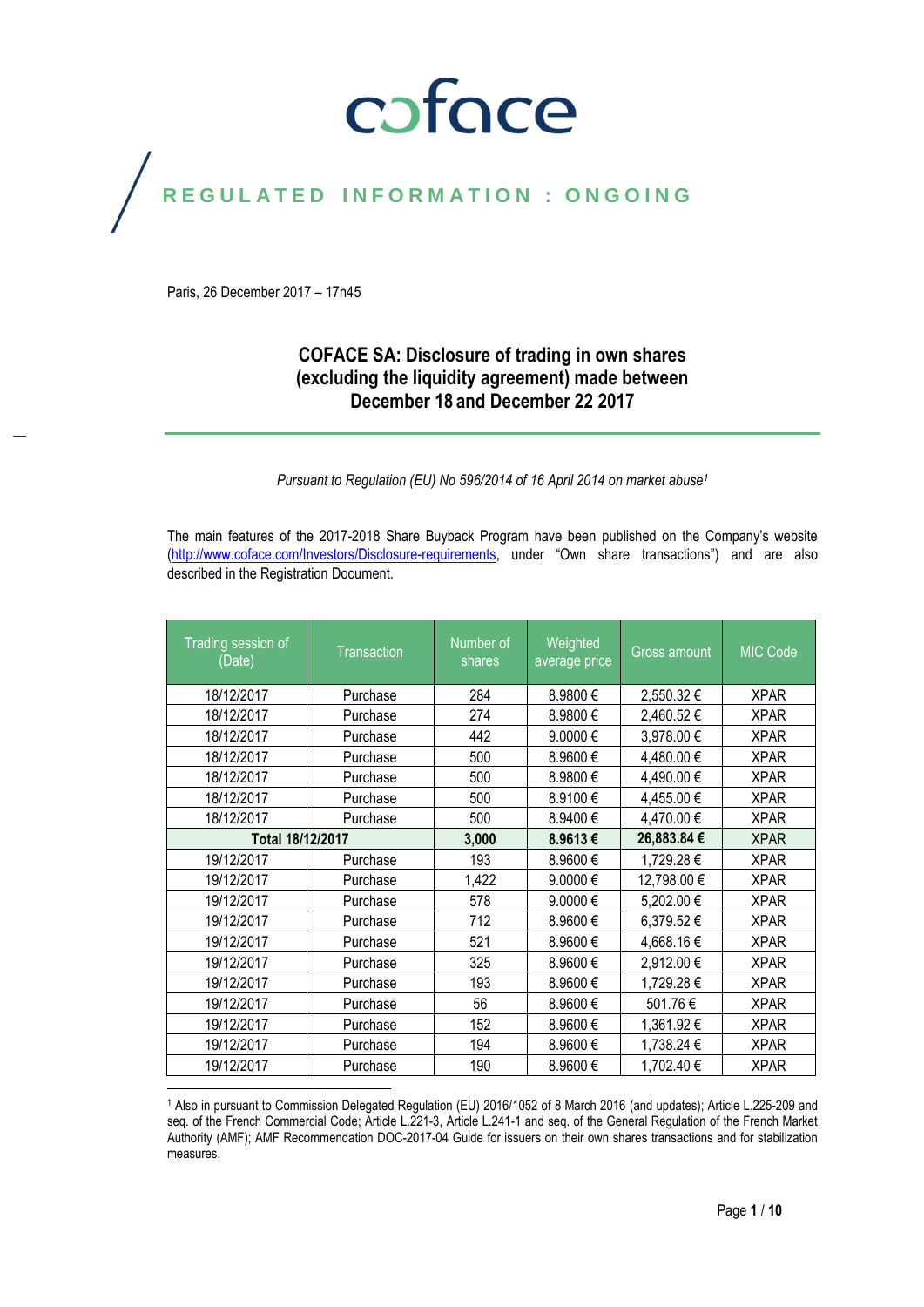| Trading session of<br>(Date) | Transaction | Number of<br>shares | Weighted<br>average price | Gross amount | MIC Code    |
|------------------------------|-------------|---------------------|---------------------------|--------------|-------------|
| 19/12/2017                   | Purchase    | 197                 | 8.9600€                   | 1,765.12 €   | <b>XPAR</b> |
| 19/12/2017                   | Purchase    | 1,302               | 8.9800€                   | 11,691.96€   | <b>XPAR</b> |
| 19/12/2017                   | Purchase    | 698                 | 8.9800€                   | 6,268.04 €   | <b>XPAR</b> |
| 19/12/2017                   | Purchase    | 191                 | 8.9700€                   | 1,713.27 €   | <b>XPAR</b> |
| 19/12/2017                   | Purchase    | 811                 | 8.9800€                   | 7,282.78 €   | <b>XPAR</b> |
| 19/12/2017                   | Purchase    | 165                 | 9.0000€                   | 1,485.00 €   | <b>XPAR</b> |
| 19/12/2017                   | Purchase    | 415                 | 8.9900€                   | 3,730.85 €   | <b>XPAR</b> |
| 19/12/2017                   | Purchase    | 580                 | 8.9900€                   | 5,214.20€    | <b>XPAR</b> |
| 19/12/2017                   | Purchase    | 105                 | 9.0000€                   | 945.00€      | <b>XPAR</b> |
| 19/12/2017                   | Purchase    | 1,000               | 9.0000€                   | 9,000.00 €   | <b>XPAR</b> |
| 19/12/2017                   | Purchase    | 113                 | 8.9800€                   | 1,014.74 €   | <b>XPAR</b> |
| 19/12/2017                   | Purchase    | 187                 | 8.9900€                   | 1,681.13 €   | <b>XPAR</b> |
| 19/12/2017                   | Purchase    | 253                 | 9.0000€                   | 2,277.00 €   | <b>XPAR</b> |
| 19/12/2017                   | Purchase    | 1,447               | 9.0000€                   | 13,023.00 €  | <b>XPAR</b> |
| 19/12/2017                   | Purchase    | 239                 | 9.0000€                   | 2,151.00 €   | <b>XPAR</b> |
| 19/12/2017                   | Purchase    | 210                 | 9.0000€                   | 1,890.00 €   | <b>XPAR</b> |
| 19/12/2017                   | Purchase    | 1,551               | 9.0000€                   | 13,959.00 €  | <b>XPAR</b> |
| 19/12/2017                   | Purchase    | 83                  | 8.9800€                   | 745.34€      | <b>XPAR</b> |
| 19/12/2017                   | Purchase    | 200                 | 8.9800€                   | 1,796.00 €   | <b>XPAR</b> |
| 19/12/2017                   | Purchase    | 200                 | 8.9800€                   | 1,796.00 €   | <b>XPAR</b> |
| 19/12/2017                   | Purchase    | 301                 | 8.9800€                   | 2,702.98€    | <b>XPAR</b> |
| 19/12/2017                   | Purchase    | 126                 | 9.0000€                   | 1,134.00 €   | <b>XPAR</b> |
| 19/12/2017                   | Purchase    | 234                 | 9.0000€                   | 2,106.00 €   | <b>XPAR</b> |
| 19/12/2017                   | Purchase    | 380                 | 9.0000€                   | 3,420.00 €   | <b>XPAR</b> |
| 19/12/2017                   | Purchase    | 271                 | 9.0000€                   | 2,439.00 €   | <b>XPAR</b> |
| 19/12/2017                   | Purchase    | 210                 | 9.0000€                   | 1,890.00 €   | <b>XPAR</b> |
| 19/12/2017                   | Purchase    | 210                 | 9.0000€                   | 1,890.00 €   | <b>XPAR</b> |
| 19/12/2017                   | Purchase    | 12                  | 9.0000€                   | 108.00€      | <b>XPAR</b> |
| 19/12/2017                   | Purchase    | 773                 | 9.0000€                   | 6,957.00 €   | <b>XPAR</b> |
| 19/12/2017                   | Purchase    | 1                   | 8.9800€                   | 8.98€        | <b>XPAR</b> |
| 19/12/2017                   | Purchase    | 278                 | 8.9800€                   | 2,496.44 €   | <b>XPAR</b> |
| Total 19/12/2017             |             | 17,279              | 8.9880€                   | 155,304.39€  | <b>XPAR</b> |
| 20/12/2017                   | Purchase    | 556                 | 9.0000€                   | 5,004.00 €   | <b>XPAR</b> |
| 20/12/2017                   | Purchase    | 150                 | 9.0000€                   | 1,350.00 €   | <b>XPAR</b> |
| 20/12/2017                   | Purchase    | 579                 | 8.9800€                   | 5,199.42 €   | <b>XPAR</b> |
| 20/12/2017                   | Purchase    | 113                 | 8.9900€                   | 1,015.87 €   | <b>XPAR</b> |
| 20/12/2017                   | Purchase    | 597                 | 8.9900€                   | 5,367.03 €   | <b>XPAR</b> |
| 20/12/2017                   | Purchase    | 184                 | 8.9700€                   | 1,650.48 €   | <b>XPAR</b> |
| 20/12/2017                   | Purchase    | 426                 | 8.9700€                   | 3,821.22 €   | <b>XPAR</b> |
| 20/12/2017                   | Purchase    | 192                 | 8.9700€                   | 1,722.24 €   | <b>XPAR</b> |
| 20/12/2017                   | Purchase    | 563                 | 9.0000€                   | 5,067.00 €   | <b>XPAR</b> |
| 20/12/2017                   | Purchase    | 171                 | 8.9800€                   | 1,535.58 €   | <b>XPAR</b> |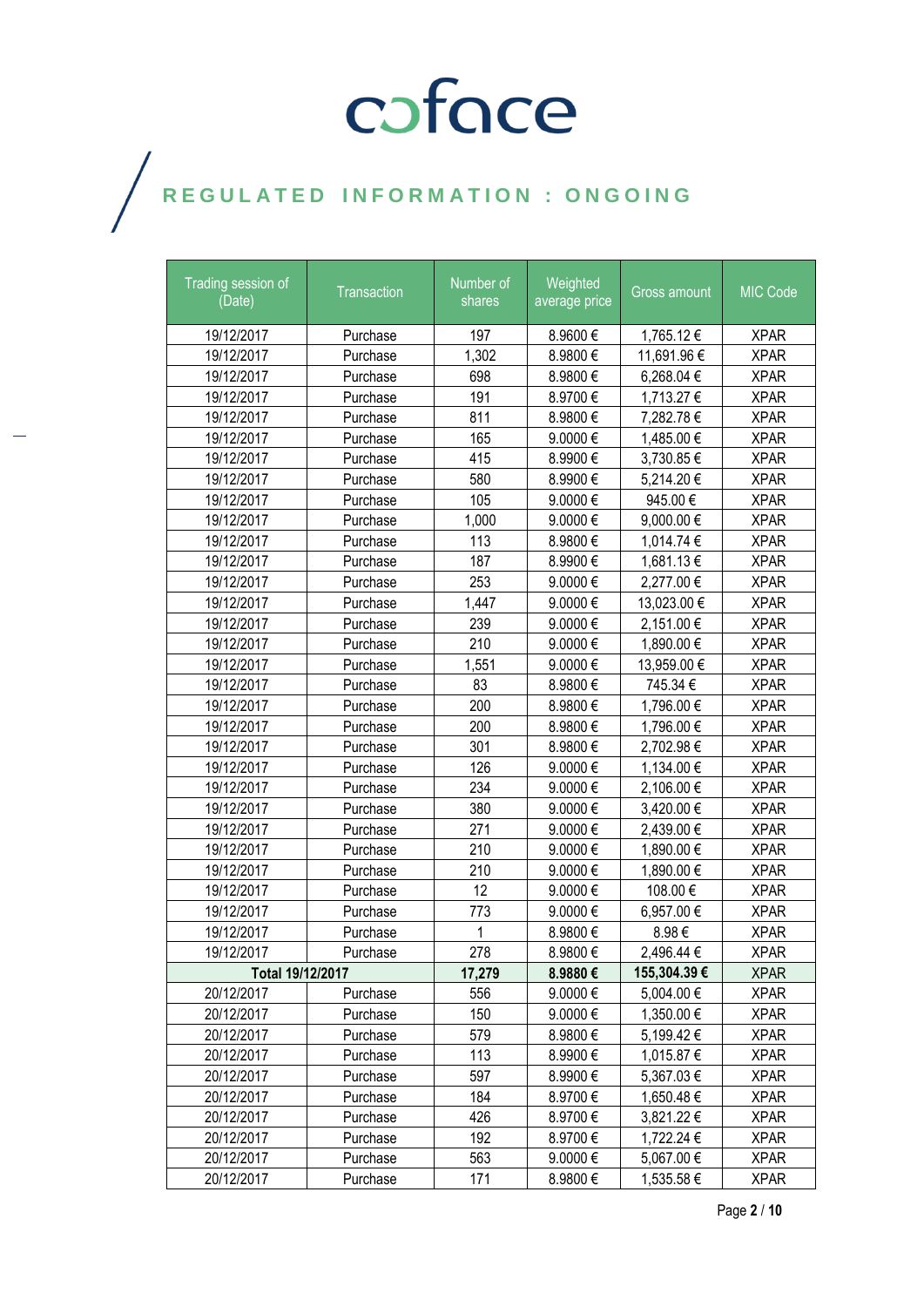| Trading session of<br>(Date) | Transaction | Number of<br>shares | Weighted<br>average price | Gross amount | MIC Code    |
|------------------------------|-------------|---------------------|---------------------------|--------------|-------------|
| 20/12/2017                   | Purchase    | 200                 | 8.9800€                   | 1,796.00 €   | <b>XPAR</b> |
| 20/12/2017                   | Purchase    | 200                 | 8.9800€                   | 1,796.00 €   | <b>XPAR</b> |
| 20/12/2017                   | Purchase    | 158                 | 8.9800€                   | 1,418.84 €   | <b>XPAR</b> |
| 20/12/2017                   | Purchase    | 404                 | 8.9800€                   | 3,627.92€    | <b>XPAR</b> |
| 20/12/2017                   | Purchase    | 556                 | 8.9800€                   | 4,992.88 €   | <b>XPAR</b> |
| 20/12/2017                   | Purchase    | 170                 | 8.9700€                   | 1,524.90 €   | <b>XPAR</b> |
| 20/12/2017                   | Purchase    | $\overline{2}$      | 9.0000€                   | 18.00€       | <b>XPAR</b> |
| 20/12/2017                   | Purchase    | 369                 | 9.0000€                   | 3,321.00 €   | <b>XPAR</b> |
| 20/12/2017                   | Purchase    | 373                 | 9.0000€                   | 3,357.00 €   | <b>XPAR</b> |
| 20/12/2017                   | Purchase    | 127                 | 8.9900€                   | 1,141.73 €   | <b>XPAR</b> |
| 20/12/2017                   | Purchase    | 76                  | 8.9800€                   | 682.48€      | <b>XPAR</b> |
| 20/12/2017                   | Purchase    | 210                 | 8.9800€                   | 1,885.80 €   | <b>XPAR</b> |
| 20/12/2017                   | Purchase    | $\overline{2}$      | 8.9800€                   | 17.96€       | <b>XPAR</b> |
| 20/12/2017                   | Purchase    | 47                  | 8.9900€                   | 422.53€      | <b>XPAR</b> |
| 20/12/2017                   | Purchase    | 584                 | 8.9900€                   | 5,250.16 €   | <b>XPAR</b> |
| 20/12/2017                   | Purchase    | 197                 | 8.9800€                   | 1,769.06 €   | <b>XPAR</b> |
| 20/12/2017                   | Purchase    | 132                 | 8.9800€                   | 1,185.36 €   | <b>XPAR</b> |
| 20/12/2017                   | Purchase    | 285                 | 8.9800€                   | 2,559.30 €   | <b>XPAR</b> |
| 20/12/2017                   | Purchase    | 185                 | 8.9800€                   | 1,661.30 €   | <b>XPAR</b> |
| 20/12/2017                   | Purchase    | 188                 | 8.9800€                   | 1,688.24 €   | <b>XPAR</b> |
| 20/12/2017                   | Purchase    | 187                 | 8.9800€                   | 1,679.26 €   | <b>XPAR</b> |
| 20/12/2017                   | Purchase    | 196                 | 8.9800€                   | 1,760.08 €   | <b>XPAR</b> |
| 20/12/2017                   | Purchase    | 150                 | 8.9900€                   | 1,348.50 €   | <b>XPAR</b> |
| 20/12/2017                   | Purchase    | 196                 | 8.9800€                   | 1,760.08 €   | <b>XPAR</b> |
| 20/12/2017                   | Purchase    | 256                 | 8.9800€                   | 2,298.88 €   | <b>XPAR</b> |
| 20/12/2017                   | Purchase    | 106                 | 8.9800€                   | 951.88€      | <b>XPAR</b> |
| 20/12/2017                   | Purchase    | 194                 | 8.9800€                   | 1,742.12 €   | <b>XPAR</b> |
| 20/12/2017                   | Purchase    | 274                 | 9.0000€                   | 2,466.00 €   | <b>XPAR</b> |
| 20/12/2017                   | Purchase    | 340                 | 9.0000€                   | 3,060.00 €   | <b>XPAR</b> |
| 20/12/2017                   | Purchase    | 50                  | 9.0000€                   | 450.00€      | <b>XPAR</b> |
| 20/12/2017                   | Purchase    | 374                 | 9.0000€                   | 3,366.00 €   | <b>XPAR</b> |
| 20/12/2017                   | Purchase    | 210                 | 9.0000€                   | 1,890.00 €   | <b>XPAR</b> |
| 20/12/2017                   | Purchase    | 347                 | 9.0000€                   | 3,123.00 €   | <b>XPAR</b> |
| 20/12/2017                   | Purchase    | 76                  | 9.0000€                   | 684.00 €     | <b>XPAR</b> |
| 20/12/2017                   | Purchase    | 264                 | 9.0000€                   | 2,376.00 €   | <b>XPAR</b> |
| 20/12/2017                   | Purchase    | 351                 | 9.0000€                   | 3,159.00 €   | <b>XPAR</b> |
| 20/12/2017                   | Purchase    | 340                 | 9.0000€                   | 3,060.00 €   | <b>XPAR</b> |
| 20/12/2017                   | Purchase    | 100                 | 9.0000€                   | 900.00€      | <b>XPAR</b> |
| 20/12/2017                   | Purchase    | 185                 | 9.0000€                   | 1,665.00 €   | <b>XPAR</b> |
| 20/12/2017                   | Purchase    | 25                  | 9.0000€                   | 225.00€      | <b>XPAR</b> |
| 20/12/2017                   | Purchase    | 340                 | 9.0000€                   | 3,060.00 €   | <b>XPAR</b> |
| 20/12/2017                   | Purchase    | 216                 | 9.0000€                   | 1,944.00 €   | <b>XPAR</b> |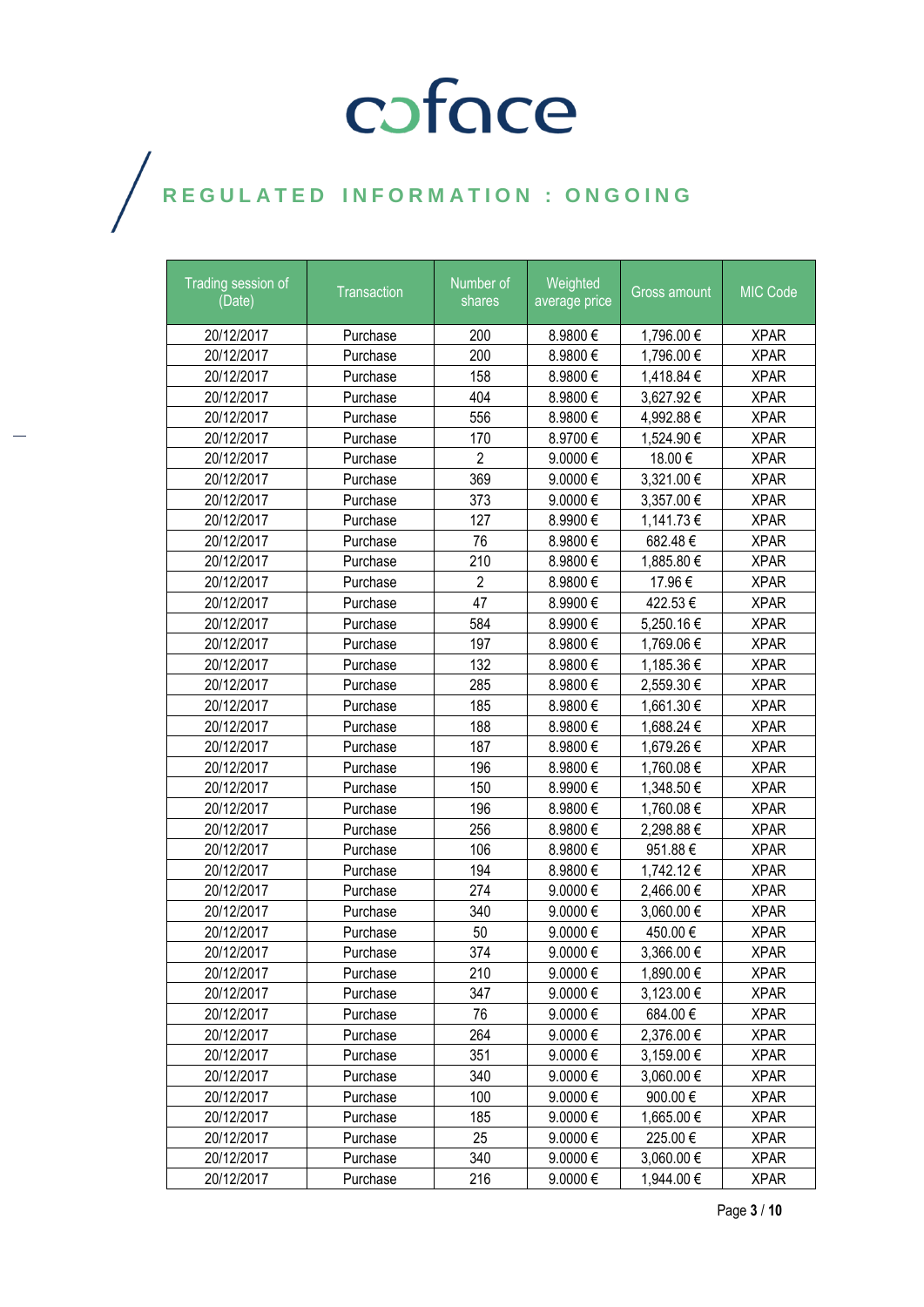| Trading session of<br>(Date) | Transaction | Number of<br>shares | Weighted<br>average price | Gross amount   | MIC Code    |
|------------------------------|-------------|---------------------|---------------------------|----------------|-------------|
| 20/12/2017                   | Purchase    | 340                 | 9.0000€                   | 3,060.00 €     | <b>XPAR</b> |
| 20/12/2017                   | Purchase    | 247                 | 9.0000€                   | 2,223.00 €     | <b>XPAR</b> |
| 20/12/2017                   | Purchase    | 320                 | 9.0000€                   | 2,880.00 €     | <b>XPAR</b> |
| 20/12/2017                   | Purchase    | 245                 | 9.0000€                   | 2,205.00 €     | <b>XPAR</b> |
| 20/12/2017                   | Purchase    | 210                 | 9.0000€                   | 1,890.00 €     | <b>XPAR</b> |
| 20/12/2017                   | Purchase    | 123                 | 9.0000€                   | 1,107.00 €     | <b>XPAR</b> |
| 20/12/2017                   | Purchase    | 217                 | 9.0000€                   | 1,953.00 €     | <b>XPAR</b> |
| 20/12/2017                   | Purchase    | 331                 | 9.0000€                   | 2,979.00 €     | <b>XPAR</b> |
| 20/12/2017                   | Purchase    | 25                  | 9.0000€                   | 225.00€        | <b>XPAR</b> |
| 20/12/2017                   | Purchase    | 340                 | 9.0000€                   | 3,060.00 €     | <b>XPAR</b> |
| 20/12/2017                   | Purchase    | 220                 | 9.0000€                   | 1,980.00 €     | <b>XPAR</b> |
| 20/12/2017                   | Purchase    | 127                 | 9.0000€                   | 1,143.00 €     | <b>XPAR</b> |
| 20/12/2017                   | Purchase    | 210                 | 9.0000€                   | 1,890.00 €     | <b>XPAR</b> |
| 20/12/2017                   | Purchase    | 227                 | 9.0000€                   | 2,043.00 €     | <b>XPAR</b> |
| 20/12/2017                   | Purchase    | 158                 | 8.9800€                   | 1,418.84 €     | <b>XPAR</b> |
| 20/12/2017                   | Purchase    | 631                 | 8.9800€                   | 5,666.38 €     | <b>XPAR</b> |
| 20/12/2017                   | Purchase    | 578                 | 8.9800€                   | 5,190.44 €     | <b>XPAR</b> |
| 20/12/2017                   | Purchase    | 369                 | 8.9800€                   | 3,313.62 €     | <b>XPAR</b> |
| 20/12/2017                   | Purchase    | 591                 | 8.9700€                   | 5,301.27 €     | <b>XPAR</b> |
| 20/12/2017                   | Purchase    | 47                  | 8.9800€                   | 422.06€        | <b>XPAR</b> |
| 20/12/2017                   | Purchase    | 555                 | 8.9800€                   | 4,983.90 €     | <b>XPAR</b> |
| 20/12/2017                   | Purchase    | 151                 | 8.9900€                   | 1,357.49€      | <b>XPAR</b> |
| 20/12/2017                   | Purchase    | 153                 | 8.9900€                   | 1,375.47 €     | <b>XPAR</b> |
| 20/12/2017                   | Purchase    | 210                 | 8.9900€                   | 1,887.90 €     | <b>XPAR</b> |
| 20/12/2017                   | Purchase    | 153                 | 8.9900€                   | 1,375.47 €     | <b>XPAR</b> |
| 20/12/2017                   | Purchase    | 133                 | 8.9900€                   | 1,195.67 €     | <b>XPAR</b> |
| 20/12/2017                   | Purchase    | 109                 | 8.9900€                   | 979.91€        | <b>XPAR</b> |
| 20/12/2017                   | Purchase    | 153                 | 8.9900€                   | 1,375.47 €     | <b>XPAR</b> |
| 20/12/2017                   | Purchase    | 153                 | 8.9900€                   | 1,375.47 €     | <b>XPAR</b> |
| 20/12/2017                   | Purchase    | 153                 | 8.9900€                   | 1,375.47 €     | <b>XPAR</b> |
| 20/12/2017                   | Purchase    | 153                 | 8.9900€                   | 1,375.47 €     | <b>XPAR</b> |
| 20/12/2017                   | Purchase    | 354                 | 8.9900€                   | $3,182.46 \in$ | <b>XPAR</b> |
| 20/12/2017                   | Purchase    | 572                 | 8.9800€                   | 5,136.56 €     | <b>XPAR</b> |
| 20/12/2017                   | Purchase    | 153                 | 8.9900€                   | 1,375.47 €     | <b>XPAR</b> |
| 20/12/2017                   | Purchase    | 153                 | 8.9900€                   | 1,375.47 €     | <b>XPAR</b> |
| 20/12/2017                   | Purchase    | 182                 | 8.9900€                   | 1,636.18 €     | <b>XPAR</b> |
| 20/12/2017                   | Purchase    | 26                  | 8.9900€                   | 233.74 €       | <b>XPAR</b> |
| 20/12/2017                   | Purchase    | 26                  | 8.9900€                   | 233.74 €       | <b>XPAR</b> |
| 20/12/2017                   | Purchase    | 26                  | 8.9900€                   | 233.74€        | <b>XPAR</b> |
| 20/12/2017                   | Purchase    | 556                 | 8.9800€                   | 4,992.88 €     | <b>XPAR</b> |
| 20/12/2017                   | Purchase    | 9                   | 8.9900€                   | 80.91€         | <b>XPAR</b> |
| 20/12/2017                   | Purchase    | 26                  | 8.9900€                   | 233.74 €       | <b>XPAR</b> |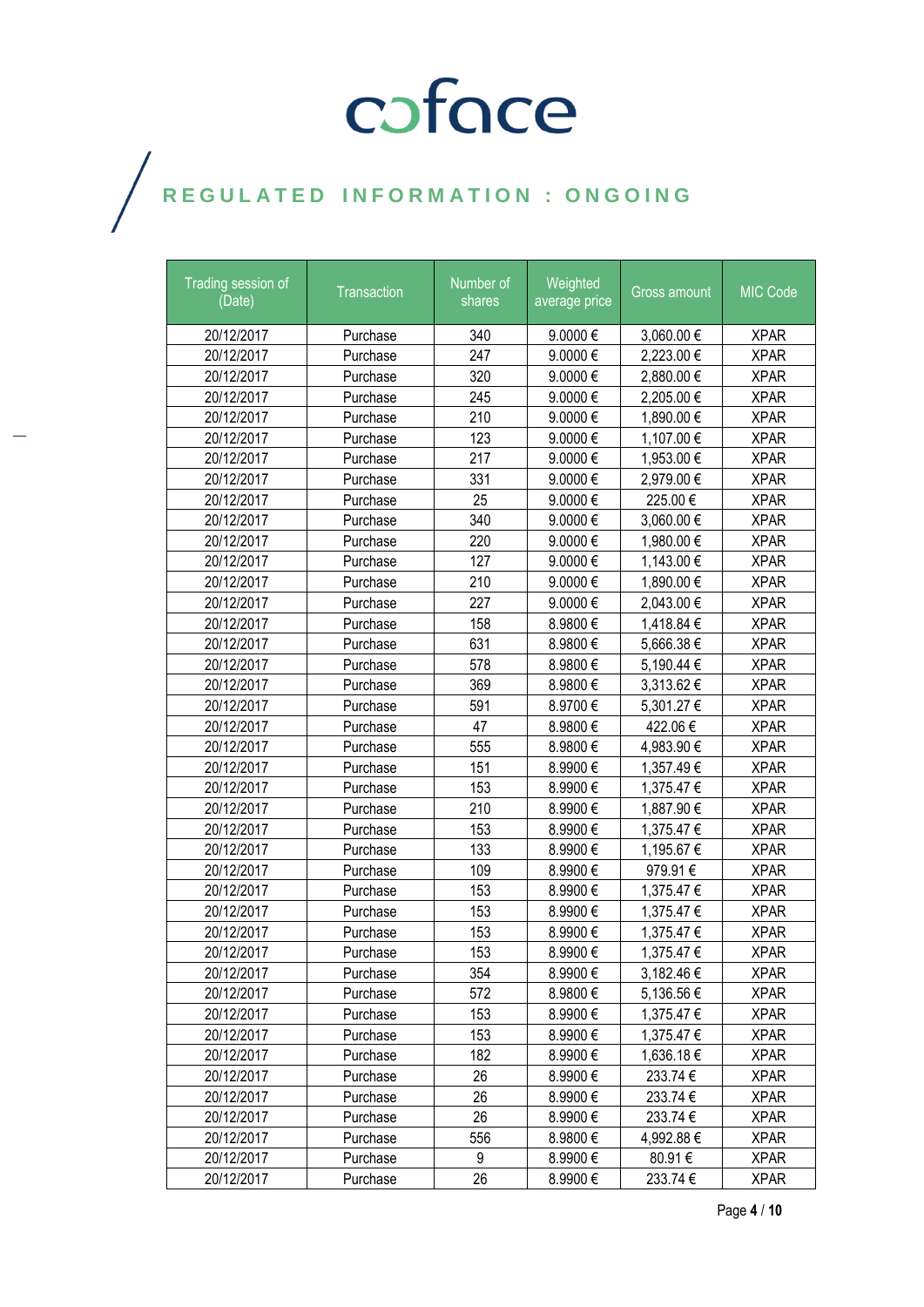| Trading session of<br>(Date) | Transaction | Number of<br>shares | Weighted<br>average price | Gross amount | MIC Code    |
|------------------------------|-------------|---------------------|---------------------------|--------------|-------------|
| 20/12/2017                   | Purchase    | 26                  | 8.9900€                   | 233.74 €     | <b>XPAR</b> |
| 20/12/2017                   | Purchase    | 179                 | 8.9900€                   | 1,609.21 €   | <b>XPAR</b> |
| 20/12/2017                   | Purchase    | 26                  | 8.9900€                   | 233.74 €     | <b>XPAR</b> |
| 20/12/2017                   | Purchase    | 183                 | 8.9900€                   | 1,645.17 €   | <b>XPAR</b> |
| 20/12/2017                   | Purchase    | 150                 | 8.9900€                   | 1,348.50 €   | <b>XPAR</b> |
| 20/12/2017                   | Purchase    | 101                 | 8.9900€                   | 907.99€      | <b>XPAR</b> |
| 20/12/2017                   | Purchase    | 26                  | 8.9900€                   | 233.74 €     | <b>XPAR</b> |
| 20/12/2017                   | Purchase    | 26                  | 8.9900€                   | 233.74 €     | <b>XPAR</b> |
| 20/12/2017                   | Purchase    | 266                 | 8.9900€                   | 2,391.34 €   | <b>XPAR</b> |
| 20/12/2017                   | Purchase    | 123                 | 8.9900€                   | 1,105.77 €   | <b>XPAR</b> |
| 20/12/2017                   | Purchase    | 248                 | 8.9900€                   | 2,229.52€    | <b>XPAR</b> |
| 20/12/2017                   | Purchase    | 26                  | 8.9900€                   | 233.74€      | <b>XPAR</b> |
| 20/12/2017                   | Purchase    | 285                 | 8.9800€                   | 2,559.30 €   | <b>XPAR</b> |
| 20/12/2017                   | Purchase    | 312                 | 8.9800€                   | 2,801.76€    | <b>XPAR</b> |
| 20/12/2017                   | Purchase    | 27                  | 8.9900€                   | 242.73€      | <b>XPAR</b> |
| 20/12/2017                   | Purchase    | 297                 | 8.9900€                   | 2,670.03 €   | <b>XPAR</b> |
| 20/12/2017                   | Purchase    | 26                  | 8.9900€                   | 233.74 €     | <b>XPAR</b> |
| 20/12/2017                   | Purchase    | 26                  | 8.9900€                   | 233.74€      | <b>XPAR</b> |
| 20/12/2017                   | Purchase    | 26                  | 8.9900€                   | 233.74€      | <b>XPAR</b> |
| 20/12/2017                   | Purchase    | 305                 | 8.9900€                   | 2,741.95 €   | <b>XPAR</b> |
| 20/12/2017                   | Purchase    | 26                  | 8.9900€                   | 233.74 €     | <b>XPAR</b> |
| 20/12/2017                   | Purchase    | 321                 | 8.9900€                   | 2,885.79€    | <b>XPAR</b> |
| 20/12/2017                   | Purchase    | 210                 | 8.9900€                   | 1,887.90 €   | <b>XPAR</b> |
| 20/12/2017                   | Purchase    | 24                  | 8.9900€                   | 215.76€      | <b>XPAR</b> |
| 20/12/2017                   | Purchase    | 26                  | 8.9900€                   | 233.74€      | <b>XPAR</b> |
| 20/12/2017                   | Purchase    | 209                 | 8.9900€                   | 1,878.91 €   | <b>XPAR</b> |
| 20/12/2017                   | Purchase    | 26                  | 8.9900€                   | 233.74 €     | <b>XPAR</b> |
| 20/12/2017                   | Purchase    | 361                 | 8.9900€                   | 3,245.39 €   | <b>XPAR</b> |
| 20/12/2017                   | Purchase    | 25                  | 8.9900€                   | 224.75€      | <b>XPAR</b> |
| 20/12/2017                   | Purchase    | 26                  | 8.9900€                   | 233.74€      | <b>XPAR</b> |
| 20/12/2017                   | Purchase    | 289                 | 8.9900€                   | 2,598.11 €   | <b>XPAR</b> |
| 20/12/2017                   | Purchase    | 100                 | 8.9900€                   | 899.00€      | <b>XPAR</b> |
| 20/12/2017                   | Purchase    | 210                 | 8.9900€                   | 1,887.90 €   | <b>XPAR</b> |
| 20/12/2017                   | Purchase    | 26                  | 8.9900€                   | 233.74 €     | <b>XPAR</b> |
| 20/12/2017                   | Purchase    | 657                 | 8.9800€                   | 5,899.86 €   | <b>XPAR</b> |
| 20/12/2017                   | Purchase    | 26                  | 8.9900€                   | 233.74 €     | <b>XPAR</b> |
| 20/12/2017                   | Purchase    | 117                 | 8.9900€                   | 1,051.83 €   | <b>XPAR</b> |
| 20/12/2017                   | Purchase    | 236                 | 8.9900€                   | 2,121.64 €   | <b>XPAR</b> |
| 20/12/2017                   | Purchase    | 149                 | 8.9900€                   | 1,339.51 €   | <b>XPAR</b> |
| 20/12/2017                   | Purchase    | 20                  | 8.9900€                   | 179.80€      | <b>XPAR</b> |
| 20/12/2017                   | Purchase    | 227                 | 8.9900€                   | 2,040.73 €   | <b>XPAR</b> |
| 20/12/2017                   | Purchase    | 47                  | 8.9900€                   | 422.53€      | <b>XPAR</b> |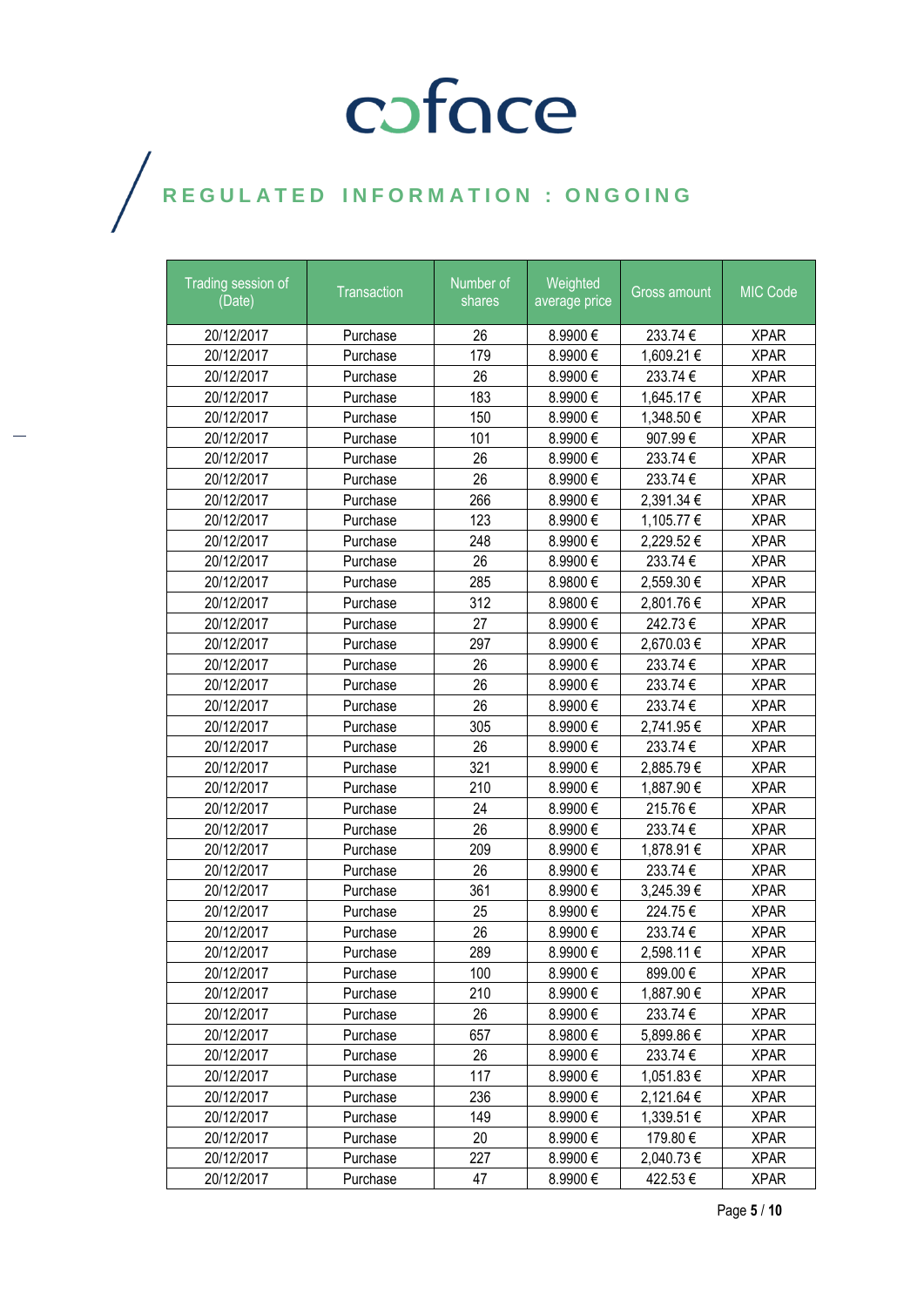| Trading session of<br>(Date) | Transaction | Number of<br>shares | Weighted<br>average price | Gross amount   | MIC Code    |
|------------------------------|-------------|---------------------|---------------------------|----------------|-------------|
| 20/12/2017                   | Purchase    | 8                   | 8.9900€                   | 71.92€         | <b>XPAR</b> |
| 20/12/2017                   | Purchase    | 100                 | 8.9900€                   | 899.00€        | <b>XPAR</b> |
| 20/12/2017                   | Purchase    | 166                 | 8.9900€                   | 1,492.34 €     | <b>XPAR</b> |
| 20/12/2017                   | Purchase    | 268                 | 8.9800€                   | 2,406.64 €     | <b>XPAR</b> |
| 20/12/2017                   | Purchase    | 165                 | 8.9700€                   | 1,480.05 €     | <b>XPAR</b> |
| 20/12/2017                   | Purchase    | 575                 | 8.9700€                   | 5,157.75€      | <b>XPAR</b> |
| 20/12/2017                   | Purchase    | 37                  | 8.9700€                   | 331.89€        | <b>XPAR</b> |
| 20/12/2017                   | Purchase    | 95                  | 8.9700€                   | 852.15€        | <b>XPAR</b> |
| 20/12/2017                   | Purchase    | 14                  | 8.9700€                   | 125.58€        | <b>XPAR</b> |
| 20/12/2017                   | Purchase    | 29                  | 8.9700€                   | 260.13€        | <b>XPAR</b> |
| 20/12/2017                   | Purchase    | 181                 | 8.9700€                   | 1,623.57 €     | <b>XPAR</b> |
| 20/12/2017                   | Purchase    | 181                 | 8.9700€                   | 1,623.57 €     | <b>XPAR</b> |
| 20/12/2017                   | Purchase    | 165                 | 8.9700€                   | 1,480.05 €     | <b>XPAR</b> |
| 20/12/2017                   | Purchase    | 229                 | 8.9700€                   | 2,054.13€      | <b>XPAR</b> |
| 20/12/2017                   | Purchase    | 181                 | 8.9700€                   | 1,623.57 €     | <b>XPAR</b> |
| 20/12/2017                   | Purchase    | 130                 | 8.9700€                   | 1,166.10 €     | <b>XPAR</b> |
| Total 20/12/2017             |             | 31,054              | 8.9874€                   | 279,094.77 €   | <b>XPAR</b> |
| 21/12/2017                   | Purchase    | 560                 | 8.9500€                   | 5,012.00 €     | <b>XPAR</b> |
| 21/12/2017                   | Purchase    | 62                  | 8.9500€                   | 554.90€        | <b>XPAR</b> |
| 21/12/2017                   | Purchase    | 212                 | 8.9800€                   | 1,903.76 €     | <b>XPAR</b> |
| 21/12/2017                   | Purchase    | 316                 | 8.9800€                   | 2,837.68 €     | <b>XPAR</b> |
| 21/12/2017                   | Purchase    | 322                 | 8.9800€                   | 2,891.56€      | <b>XPAR</b> |
| 21/12/2017                   | Purchase    | 20                  | 8.9800€                   | 179.60€        | <b>XPAR</b> |
| 21/12/2017                   | Purchase    | 316                 | 8.9800€                   | 2,837.68 €     | <b>XPAR</b> |
| 21/12/2017                   | Purchase    | 316                 | 8.9800€                   | 2,837.68€      | <b>XPAR</b> |
| 21/12/2017                   | Purchase    | 252                 | 8.9800€                   | 2,262.96 €     | <b>XPAR</b> |
| 21/12/2017                   | Purchase    | 63                  | 8.9800€                   | 565.74€        | <b>XPAR</b> |
| 21/12/2017                   | Purchase    | 246                 | 8.9800€                   | 2,209.08 €     | <b>XPAR</b> |
| 21/12/2017                   | Purchase    | 316                 | 8.9800€                   | 2,837.68€      | <b>XPAR</b> |
| 21/12/2017                   | Purchase    | 254                 | 8.9600€                   | 2,275.84 €     | <b>XPAR</b> |
| 21/12/2017                   | Purchase    | 316                 | 8.9800€                   | 2,837.68 €     | <b>XPAR</b> |
| 21/12/2017                   | Purchase    | 261                 | 8.9800€                   | 2,343.78 €     | <b>XPAR</b> |
| 21/12/2017                   | Purchase    | 30                  | 8.9800€                   | 269.40€        | <b>XPAR</b> |
| 21/12/2017                   | Purchase    | 316                 | 8.9800€                   | 2,837.68€      | <b>XPAR</b> |
| 21/12/2017                   | Purchase    | 369                 | 8.9900€                   | 3,317.31 €     | <b>XPAR</b> |
| 21/12/2017                   | Purchase    | 224                 | 8.9900€                   | 2,013.76 €     | <b>XPAR</b> |
| 21/12/2017                   | Purchase    | 33                  | 8.9800€                   | 296.34€        | <b>XPAR</b> |
| 21/12/2017                   | Purchase    | 165                 | 8.9900€                   | 1,483.35 €     | <b>XPAR</b> |
| 21/12/2017                   | Purchase    | 101                 | 8.9900€                   | 907.99€        | <b>XPAR</b> |
| 21/12/2017                   | Purchase    | 298                 | 8.9900€                   | 2,679.02 €     | <b>XPAR</b> |
| 21/12/2017                   | Purchase    | 369                 | 8.9900€                   | $3,317.31 \in$ | <b>XPAR</b> |
| 21/12/2017                   | Purchase    | 248                 | 8.9900€                   | 2,229.52 €     | <b>XPAR</b> |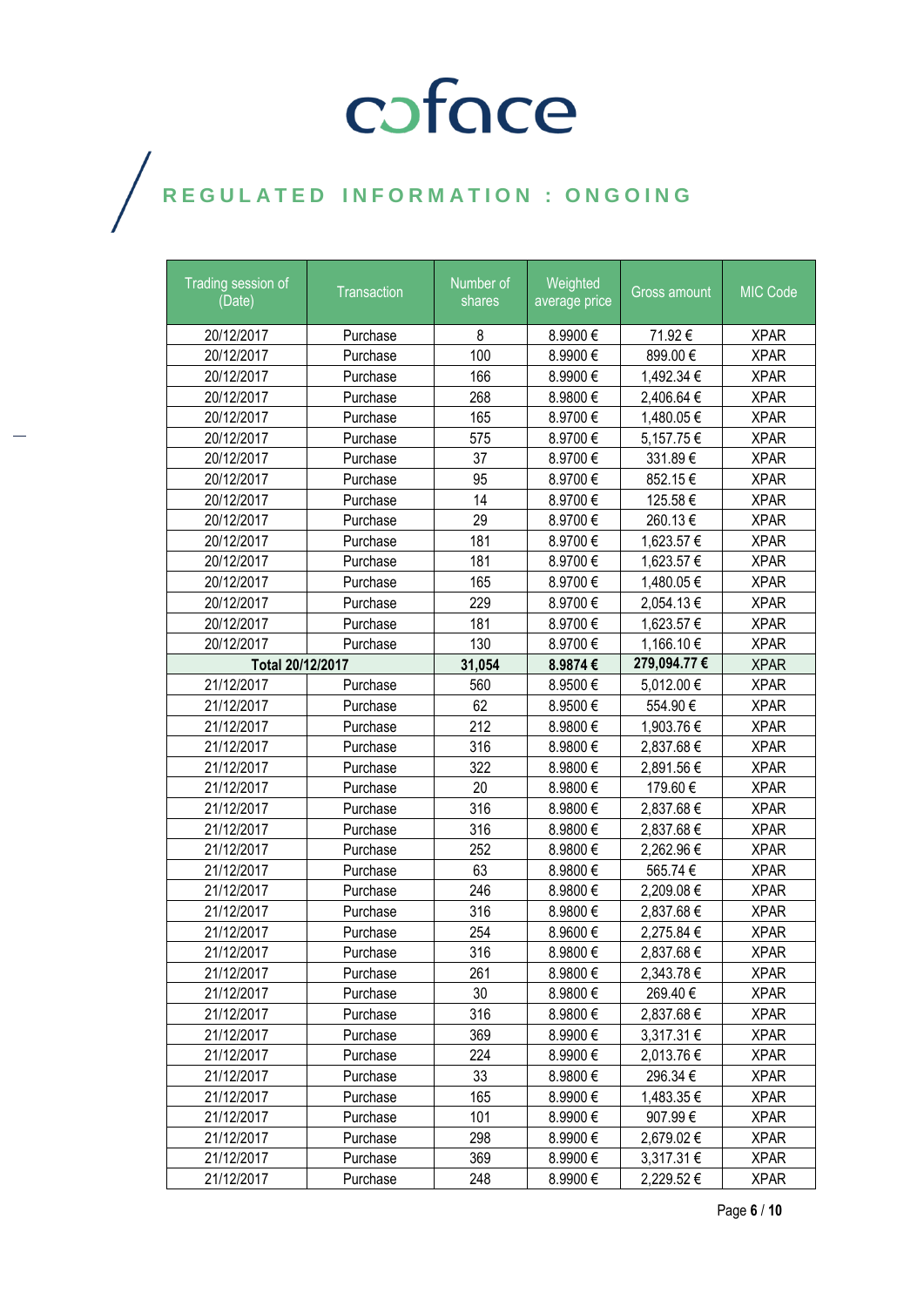| Trading session of<br>(Date) | Transaction | Number of<br>shares | Weighted<br>average price | Gross amount | <b>MIC Code</b> |
|------------------------------|-------------|---------------------|---------------------------|--------------|-----------------|
| 21/12/2017                   | Purchase    | 46                  | 8.9900€                   | 413.54 €     | <b>XPAR</b>     |
| 21/12/2017                   | Purchase    | 338                 | 8.9900€                   | 3,038.62€    | <b>XPAR</b>     |
| 21/12/2017                   | Purchase    | 566                 | 9.0000€                   | 5,094.00 €   | <b>XPAR</b>     |
| 21/12/2017                   | Purchase    | 172                 | 9.0000€                   | 1,548.00 €   | <b>XPAR</b>     |
| 21/12/2017                   | Purchase    | 450                 | 9.0000€                   | 4,050.00 €   | <b>XPAR</b>     |
| 21/12/2017                   | Purchase    | 331                 | 9.0000€                   | 2,979.00 €   | <b>XPAR</b>     |
| 21/12/2017                   | Purchase    | 269                 | 9.0000€                   | 2,421.00 €   | <b>XPAR</b>     |
| 21/12/2017                   | Purchase    | 600                 | 9.0000€                   | 5,400.00 €   | <b>XPAR</b>     |
| 21/12/2017                   | Purchase    | 269                 | 9.0000€                   | 2,421.00 €   | <b>XPAR</b>     |
| 21/12/2017                   | Purchase    | 256                 | 9.0000€                   | 2,304.00 €   | <b>XPAR</b>     |
| 21/12/2017                   | Purchase    | 101                 | 9.0000€                   | 909.00€      | <b>XPAR</b>     |
| 21/12/2017                   | Purchase    | 262                 | 8.9800€                   | 2,352.76 €   | <b>XPAR</b>     |
| 21/12/2017                   | Purchase    | 582                 | 9.0000€                   | 5,238.00 €   | <b>XPAR</b>     |
| 21/12/2017                   | Purchase    | 562                 | 9.0000€                   | 5,058.00 €   | <b>XPAR</b>     |
| 21/12/2017                   | Purchase    | 351                 | 8.9800€                   | 3,151.98 €   | <b>XPAR</b>     |
| 21/12/2017                   | Purchase    | 207                 | 8.9800€                   | 1,858.86 €   | <b>XPAR</b>     |
| 21/12/2017                   | Purchase    | 106                 | 8.9800€                   | 951.88€      | <b>XPAR</b>     |
| 21/12/2017                   | Purchase    | 492                 | 8.9800€                   | 4,418.16€    | <b>XPAR</b>     |
| 21/12/2017                   | Purchase    | 498                 | 8.9900€                   | 4,477.02€    | <b>XPAR</b>     |
| 21/12/2017                   | Purchase    | 173                 | 8.9800€                   | 1,553.54 €   | <b>XPAR</b>     |
| 21/12/2017                   | Purchase    | 390                 | 8.9900€                   | 3,506.10 €   | <b>XPAR</b>     |
| 21/12/2017                   | Purchase    | 100                 | 8.9900€                   | 899.00€      | <b>XPAR</b>     |
| 21/12/2017                   | Purchase    | 11                  | 8.9900€                   | 98.89€       | <b>XPAR</b>     |
| 21/12/2017                   | Purchase    | 397                 | 8.9900€                   | 3,569.03€    | <b>XPAR</b>     |
| 21/12/2017                   | Purchase    | 50                  | 8.9900€                   | 449.50€      | <b>XPAR</b>     |
| 21/12/2017                   | Purchase    | 273                 | 8.9800€                   | 2,451.54 €   | <b>XPAR</b>     |
| 21/12/2017                   | Purchase    | 309                 | 8.9800€                   | 2,774.82 €   | <b>XPAR</b>     |
| 21/12/2017                   | Purchase    | 244                 | 8.9800€                   | 2,191.12€    | <b>XPAR</b>     |
| 21/12/2017                   | Purchase    | 210                 | 8.9800€                   | 1,885.80 €   | <b>XPAR</b>     |
| 21/12/2017                   | Purchase    | 148                 | 8.9800€                   | 1,329.04 €   | <b>XPAR</b>     |
| 21/12/2017                   | Purchase    | 322                 | 8.9800€                   | 2,891.56€    | <b>XPAR</b>     |
| 21/12/2017                   | Purchase    | 262                 | 8.9800€                   | 2,352.76 €   | <b>XPAR</b>     |
| 21/12/2017                   | Purchase    | 334                 | 8.9800€                   | 2,999.32 €   | <b>XPAR</b>     |
| 21/12/2017                   | Purchase    | 179                 | 8.9900€                   | 1,609.21 €   | <b>XPAR</b>     |
| 21/12/2017                   | Purchase    | 269                 | 8.9900€                   | 2,418.31 €   | <b>XPAR</b>     |
| 21/12/2017                   | Purchase    | 627                 | 9.0000€                   | 5,643.00 €   | <b>XPAR</b>     |
| 21/12/2017                   | Purchase    | 585                 | 9.0000€                   | 5,265.00 €   | <b>XPAR</b>     |
| 21/12/2017                   | Purchase    | 586                 | 9.0000€                   | 5,274.00 €   | <b>XPAR</b>     |
| 21/12/2017                   | Purchase    | 202                 | 9.0000€                   | 1,818.00 €   | <b>XPAR</b>     |
| 21/12/2017                   | Purchase    | 390                 | 9.0000€                   | 3,510.00 €   | <b>XPAR</b>     |
| 21/12/2017                   | Purchase    | 202                 | 9.0000 €                  | 1,818.00 €   | <b>XPAR</b>     |
| 21/12/2017                   | Purchase    | 42                  | 9.0000€                   | 378.00€      | <b>XPAR</b>     |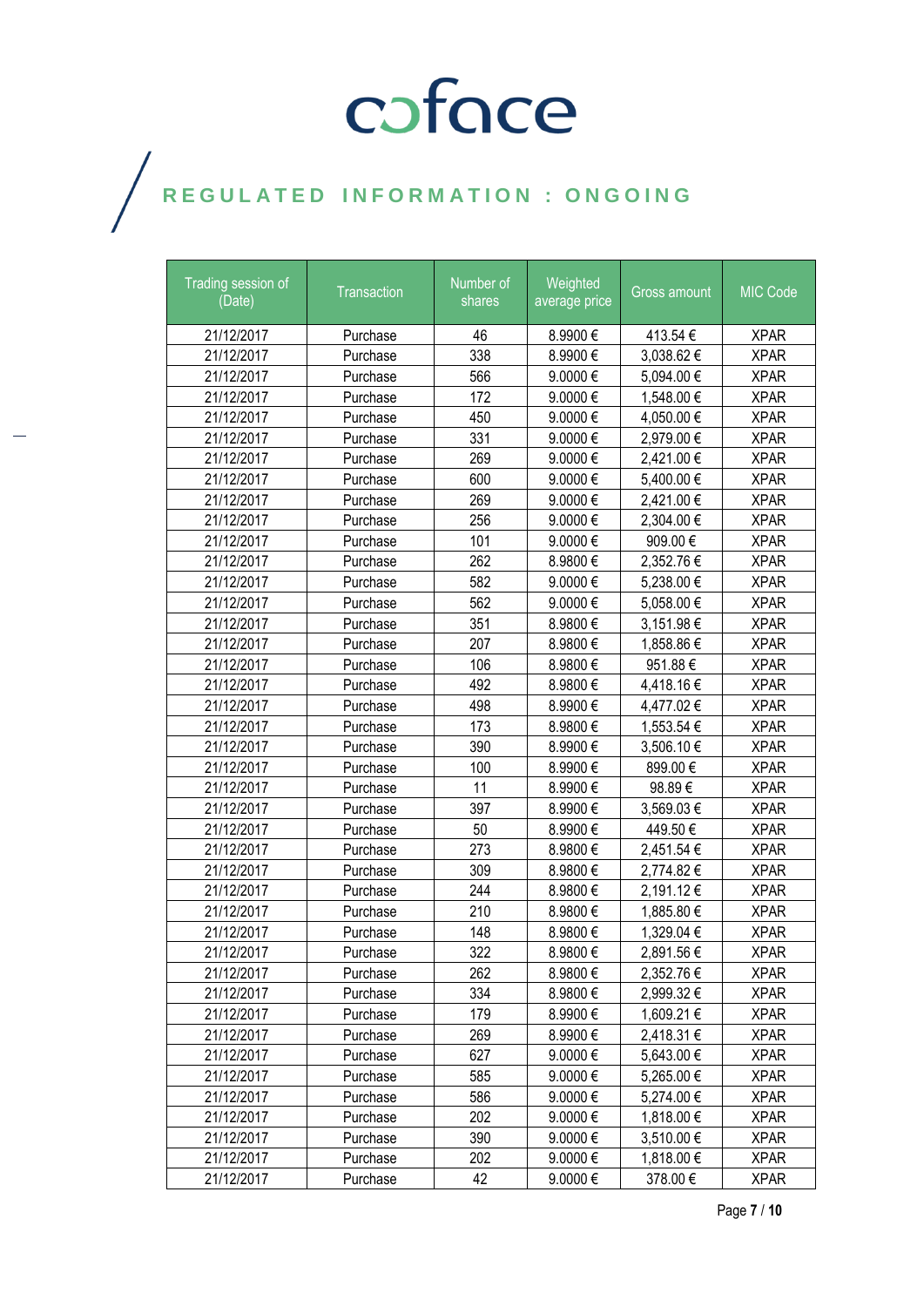| Trading session of<br>(Date) | Transaction | Number of<br>shares | Weighted<br>average price | Gross amount | MIC Code    |
|------------------------------|-------------|---------------------|---------------------------|--------------|-------------|
| 21/12/2017                   | Purchase    | 708                 | 9.0000€                   | 6,372.00 €   | <b>XPAR</b> |
| 21/12/2017                   | Purchase    | 1,117               | 9.0000€                   | 10,053.00€   | <b>XPAR</b> |
| 21/12/2017                   | Purchase    | 624                 | 9.0000€                   | 5,616.00 €   | <b>XPAR</b> |
| 21/12/2017                   | Purchase    | 591                 | 8.9800€                   | 5,307.18€    | <b>XPAR</b> |
| 21/12/2017                   | Purchase    | 210                 | 8.9900€                   | 1,887.90 €   | <b>XPAR</b> |
| 21/12/2017                   | Purchase    | 293                 | 8.9900€                   | 2,634.07€    | <b>XPAR</b> |
| 21/12/2017                   | Purchase    | 21                  | 8.9900€                   | 188.79€      | <b>XPAR</b> |
| 21/12/2017                   | Purchase    | 6                   | 8.9900€                   | 53.94 €      | <b>XPAR</b> |
| 21/12/2017                   | Purchase    | 74                  | 8.9900€                   | 665.26€      | <b>XPAR</b> |
| 21/12/2017                   | Purchase    | 120                 | 8.9900€                   | 1,078.80 €   | <b>XPAR</b> |
| 21/12/2017                   | Purchase    | 100                 | 8.9900€                   | 899.00€      | <b>XPAR</b> |
| 21/12/2017                   | Purchase    | 6                   | 8.9900€                   | 53.94€       | <b>XPAR</b> |
| 21/12/2017                   | Purchase    | 12                  | 8.9900€                   | 107.88€      | <b>XPAR</b> |
| 21/12/2017                   | Purchase    | 139                 | 8.9900€                   | 1,249.61 €   | <b>XPAR</b> |
| 21/12/2017                   | Purchase    | 150                 | 8.9900€                   | 1,348.50 €   | <b>XPAR</b> |
| 21/12/2017                   | Purchase    | 6                   | 8.9900€                   | 53.94 €      | <b>XPAR</b> |
| 21/12/2017                   | Purchase    | 169                 | 8.9900€                   | 1,519.31 €   | <b>XPAR</b> |
| 21/12/2017                   | Purchase    | 153                 | 8.9900€                   | 1,375.47 €   | <b>XPAR</b> |
| 21/12/2017                   | Purchase    | 566                 | 9.0000€                   | 5,094.00 €   | <b>XPAR</b> |
| 21/12/2017                   | Purchase    | 140                 | 8.9800€                   | 1,257.20 €   | <b>XPAR</b> |
| 21/12/2017                   | Purchase    | 18                  | 8.9900€                   | 161.82€      | <b>XPAR</b> |
| 21/12/2017                   | Purchase    | 583                 | 8.9900€                   | 5,241.17 €   | <b>XPAR</b> |
| 21/12/2017                   | Purchase    | 17                  | 8.9900€                   | 152.83€      | <b>XPAR</b> |
| 21/12/2017                   | Purchase    | 172                 | 8.9900€                   | 1,546.28 €   | <b>XPAR</b> |
| 21/12/2017                   | Purchase    | 576                 | 9.0000€                   | 5,184.00 €   | <b>XPAR</b> |
| 21/12/2017                   | Purchase    | 210                 | 9.0000€                   | 1,890.00 €   | <b>XPAR</b> |
| 21/12/2017                   | Purchase    | 274                 | 9.0000€                   | 2,466.00 €   | <b>XPAR</b> |
| 21/12/2017                   | Purchase    | 215                 | 9.0000€                   | 1,935.00 €   | <b>XPAR</b> |
| 21/12/2017                   | Purchase    | 205                 | 9.0000€                   | 1,845.00 €   | <b>XPAR</b> |
| 21/12/2017                   | Purchase    | 202                 | 9.0000€                   | 1,818.00 €   | <b>XPAR</b> |
| 21/12/2017                   | Purchase    | 867                 | 9.0000€                   | 7,803.00 €   | <b>XPAR</b> |
| 21/12/2017                   | Purchase    | 365                 | 9.0000 €                  | 3,285.00 €   | <b>XPAR</b> |
| 21/12/2017                   | Purchase    | 576                 | 8.9900€                   | 5,178.24 €   | <b>XPAR</b> |
| 21/12/2017                   | Purchase    | 85                  | 8.9700€                   | 762.45€      | <b>XPAR</b> |
| 21/12/2017                   | Purchase    | 2                   | 8.9900€                   | 17.98 €      | <b>XPAR</b> |
| 21/12/2017                   | Purchase    | 331                 | 8.9900€                   | 2,975.69€    | <b>XPAR</b> |
| 21/12/2017                   | Purchase    | 52                  | 8.9800€                   | 466.96€      | <b>XPAR</b> |
| 21/12/2017                   | Purchase    | 205                 | 8.9800€                   | 1,840.90 €   | <b>XPAR</b> |
| 21/12/2017                   | Purchase    | 87                  | 9.0000€                   | 783.00€      | <b>XPAR</b> |
| 21/12/2017                   | Purchase    | 427                 | 9.0000€                   | 3,843.00 €   | <b>XPAR</b> |
| 21/12/2017                   | Purchase    | 1                   | 9.0000 €                  | $9.00 \in$   | <b>XPAR</b> |
| 21/12/2017                   | Purchase    | 236                 | 9.0000€                   | 2,124.00 €   | <b>XPAR</b> |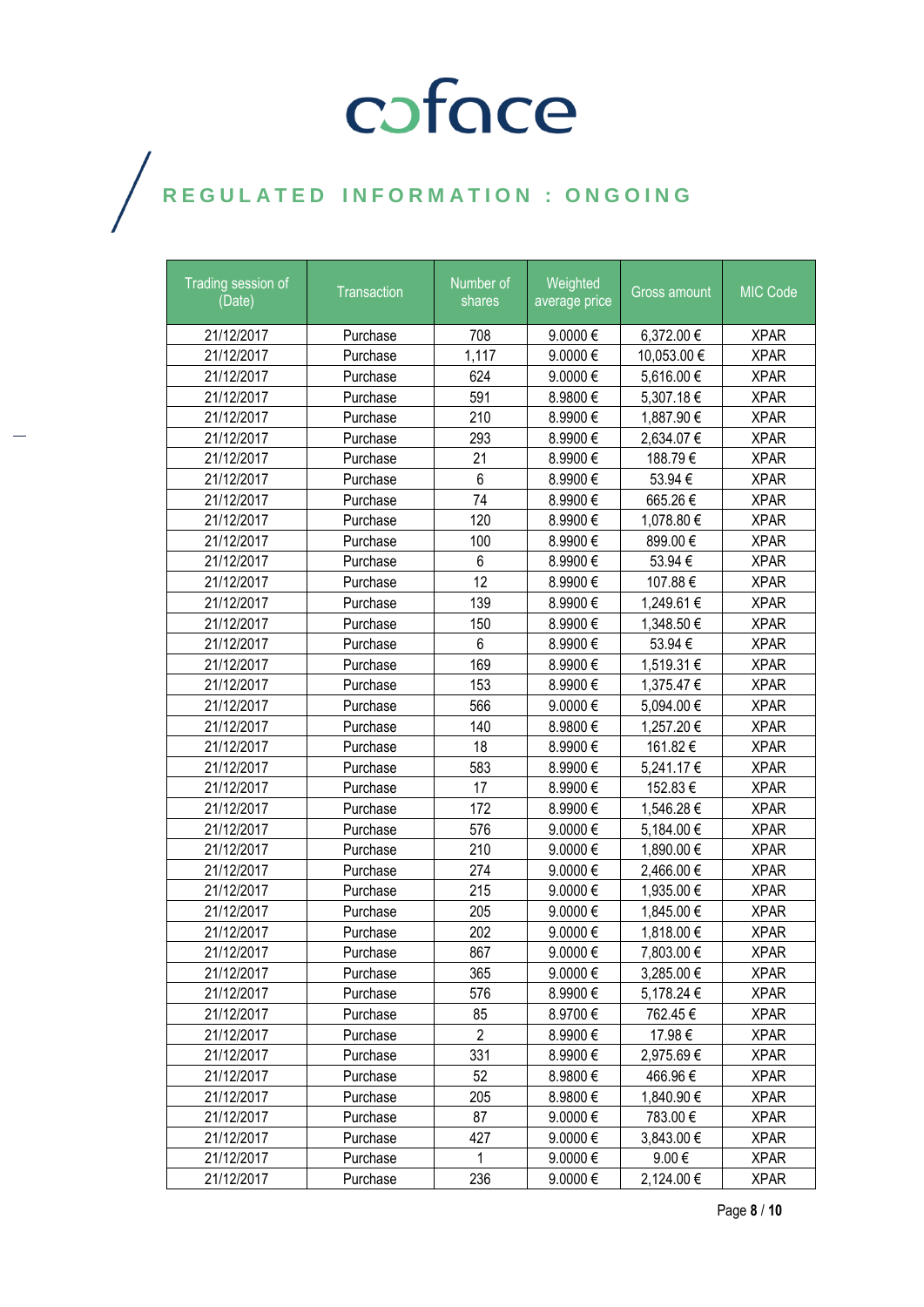## coface

#### REGULATED INFORMATION : ONGOING  $\bigg)$

| <b>Trading session of</b><br>(Date) | <b>Transaction</b> | Number of<br>shares | Weighted<br>average price | <b>Gross amount</b> | MIC Code    |
|-------------------------------------|--------------------|---------------------|---------------------------|---------------------|-------------|
| 21/12/2017                          | Purchase           | 964                 | 9.0000€                   | 8,676.00 €          | <b>XPAR</b> |
| 21/12/2017                          | Purchase           | 827                 | 9.0000€                   | 7,443.00 €          | <b>XPAR</b> |
| Total 21/12/2017                    |                    | 31,450              | 8.9912€                   | 282,773.77 €        | <b>XPAR</b> |
| 22/12/2017                          | Purchase           | 130                 | 9.0000€                   | 1,170.00 €          | <b>XPAR</b> |
| 22/12/2017                          | Purchase           | 433                 | 9.0000€                   | 3,897.00 €          | <b>XPAR</b> |
| 22/12/2017                          | Purchase           | 594                 | 8.9900€                   | 5,340.06 €          | <b>XPAR</b> |
| 22/12/2017                          | Purchase           | 111                 | 8.9700€                   | 995.67€             | <b>XPAR</b> |
| 22/12/2017                          | Purchase           | 183                 | 8.9700€                   | 1,641.51 €          | <b>XPAR</b> |
| 22/12/2017                          | Purchase           | 119                 | 8.9700€                   | 1,067.43 €          | <b>XPAR</b> |
| 22/12/2017                          | Purchase           | 164                 | 8.9700€                   | 1,471.08 €          | <b>XPAR</b> |
| 22/12/2017                          | Purchase           | 23                  | 8.9700€                   | 206.31€             | <b>XPAR</b> |
| 22/12/2017                          | Purchase           | 20                  | 8.9900€                   | 179.80€             | <b>XPAR</b> |
| 22/12/2017                          | Purchase           | 210                 | 8.9900€                   | 1,887.90 €          | <b>XPAR</b> |
| 22/12/2017                          | Purchase           | 316                 | 8.9700€                   | 2,834.52 €          | <b>XPAR</b> |
| 22/12/2017                          | Purchase           | 234                 | 8.9800€                   | 2,101.32 €          | <b>XPAR</b> |
| 22/12/2017                          | Purchase           | 133                 | 8.9800€                   | 1,194.34 €          | <b>XPAR</b> |
| 22/12/2017                          | Purchase           | 233                 | 8.9800€                   | 2,092.34 €          | <b>XPAR</b> |
| 22/12/2017                          | Purchase           | 34                  | 8.9800€                   | 305.32€             | <b>XPAR</b> |
| 22/12/2017                          | Purchase           | 13                  | 8.9800€                   | 116.74€             | <b>XPAR</b> |
| 22/12/2017                          | Purchase           | 50                  | 8.9800€                   | 449.00€             | <b>XPAR</b> |
| Total 22/12/2017                    |                    | 3,000               | 8.9834€                   | 26,950.34 €         | <b>XPAR</b> |
| Total 18/12/2017 - 26/12/2017       |                    | 85,783              | 8.9879€                   | 771,007.11 €        | <b>XPAR</b> |

#### **CONTACTS ANALYSTS / INVESTORS**

Thomas JACQUET T. +33 (0)1 49 02 12 58 [thomas.jacquet@coface.com](mailto:thomas.jacquet@coface.com)

Cécile COMBEAU T. +33 (0)1 49 02 18 03 [cecile.combeau@coface.com](mailto:cecile.combeau@coface.com)

#### **FINANCIAL CALENDAR 2018 (subject to change)**

FY-2017 results: February 12<sup>th</sup> 2018, after market close 3M-2018 results: April 24<sup>th</sup> 2018, after market close Annual Shareholder's General Meeting 2017: May 16th 2018 H1-2018 results: July 26th 2018, before market opening 9M-2018 results: October 24<sup>th</sup> 2018, after market close